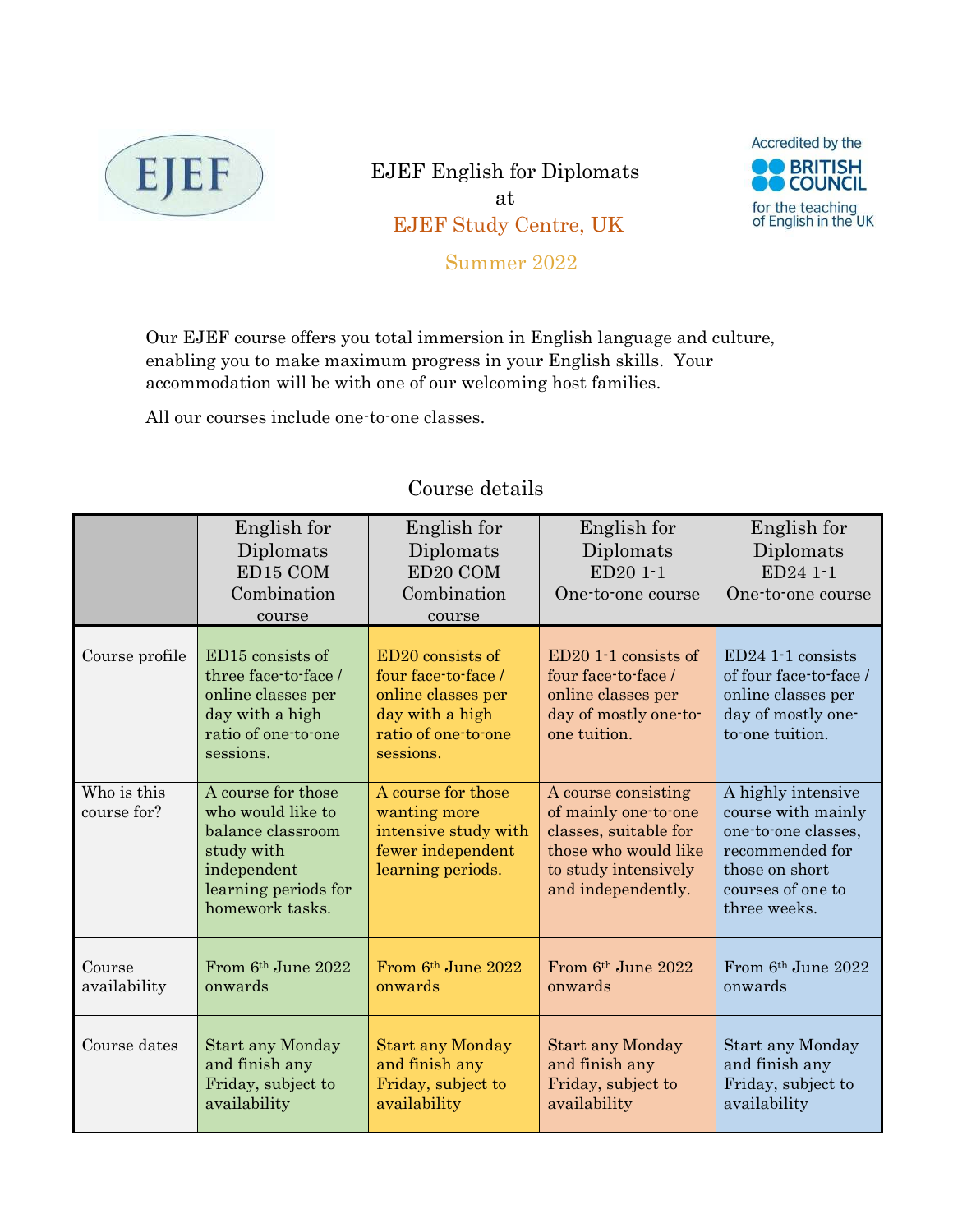| Number of<br>classes per<br>week     | 15                                                                               | 20                                                                               | 20                                                                               | 24                                                                               |
|--------------------------------------|----------------------------------------------------------------------------------|----------------------------------------------------------------------------------|----------------------------------------------------------------------------------|----------------------------------------------------------------------------------|
| Homework<br>tasks and<br>preparation | Variable, but allow<br>60 minutes per class<br>for homework tasks<br>and review. | Variable, but allow<br>60 minutes per class<br>for homework tasks<br>and review. | Variable, but allow<br>60 minutes per class<br>for homework tasks<br>and review. | Variable, but allow<br>60 minutes per<br>class for homework<br>tasks and review. |
| Group classes                        | $50\%$ (max)                                                                     | $50\%$ (max)                                                                     | Occasional group<br>classes                                                      | Occasional group<br>classes                                                      |
| One-to-one<br>classes                | $50\%$ (min)                                                                     | $50\%$ (min)                                                                     | Mainly one-to-one<br>tuition                                                     | Mainly one-to-one<br>tuition                                                     |
| Course fee                           | $$680$ per week                                                                  | $\pounds895$ per week                                                            | £995 per week                                                                    | $£1200$ per week                                                                 |

# Your Questions

## What time are the classes?

Classes take place from Mondays to Thursdays usually between 9:00 and 16:00 UK time and Fridays between 9:00 and 14:15.

### How long is each class?

Most classes are 50 minutes in length. Some group sessions are 60 minutes long.

### Are all classes face-to-face at EJEF?

While many classes are face-to-face, other course modules are currently being delivered online. You can study online classes from your classroom at EJEF.

#### How much homework will I have?

Preparation for each class is important. The amount of homework varies from class to class, but typically we would recommend allowing one hour per class for review and completion of homework tasks.

Where can I obtain more information?